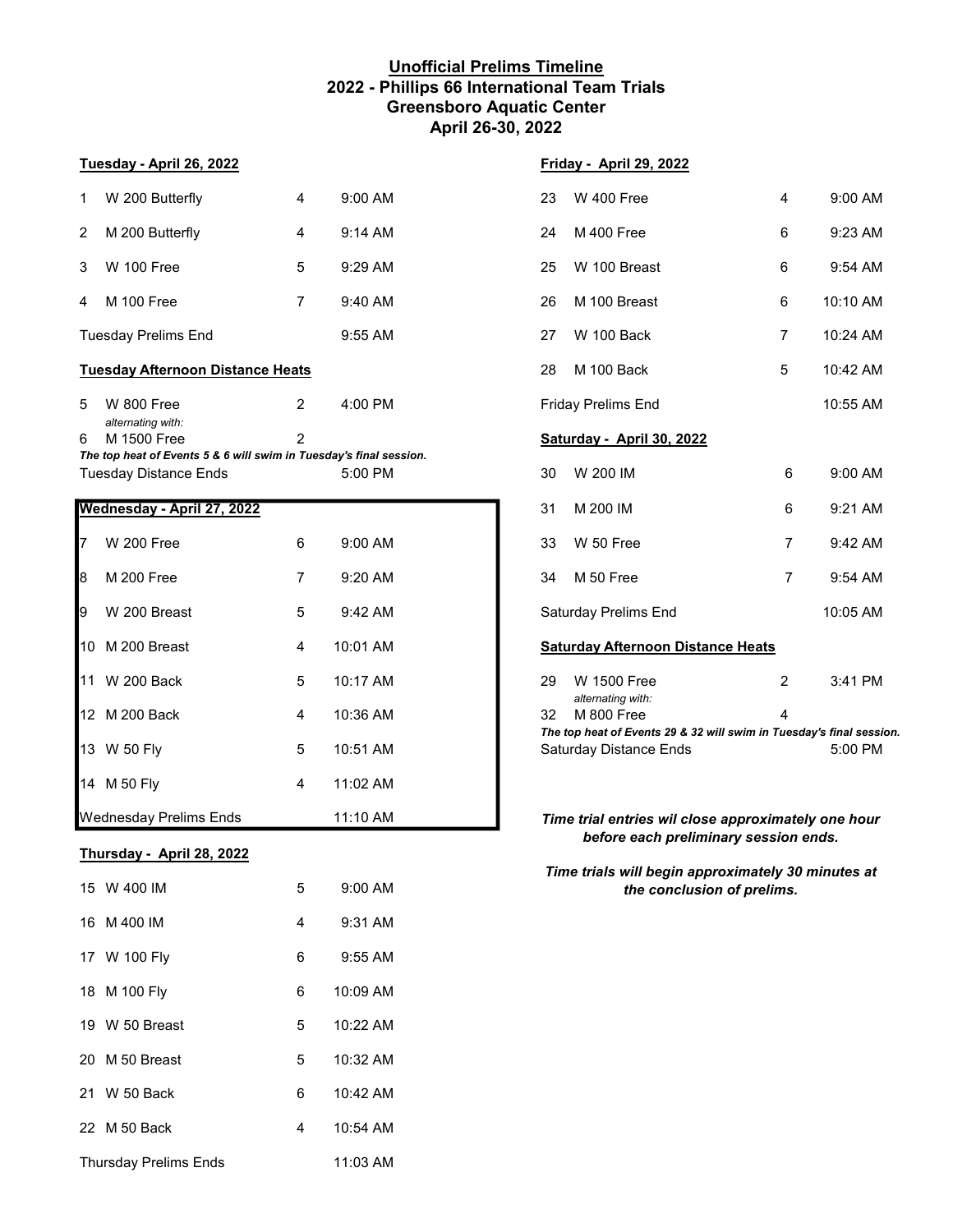#### USA Swimming-National Meets **HY-TEK's MEET MANAGER 8.0 - 6:52 PM 4/26/2022** Page 1

**International Team Trials - 4/26/2022 to 4/30/2022**

**Meet Program - Wednesday Prelims**

#### **Event 7 Women 200 LC Meter Freestyle**

| иvс. ,         | women 200 Be Meter Treestyle<br>1:52.98<br>World: | 7/29/2009  | <b>Federica Pellegrini</b> |                  |
|----------------|---------------------------------------------------|------------|----------------------------|------------------|
|                | American:<br>1:53.61                              | 7/31/2012  | <b>Allison Schmitt</b>     |                  |
|                | U.S. Open:<br>1:54.40                             | 6/25/2012  | <b>Allison Schmitt</b>     |                  |
|                | Lane Name                                         | <u>Age</u> | Team                       | <b>Seed Time</b> |
|                | Heat 1 of 6 Prelims                               |            |                            |                  |
| 2              | Sophie Duncan                                     | 18         | Nation's Capital-PV        | 1:46.85Y         |
| 3              | Erika Pelaez                                      | 15         | Eagle Aquatics-FG          | 1:46.63Y         |
| 4              | Morgan Razewski                                   | 18         | SwimMAC Carolina-NC        | 1:46.45Y         |
| 5              | Catherine Meisner                                 | 18         | Greater Somerset-NJ        | 1:46.55Y         |
| 6              | Natalie Mannion                                   | 18         | Commonwealth Swi-NE        | 1:46.76Y         |
| 7              | Sophie Brison                                     | 17         | Dynamo Swim Club-GA        | 1:46.86Y         |
|                | Heat 2 of 6 Prelims                               |            |                            |                  |
| 1              | Katherine Helms                                   | 17         | Mason Makos Swim-PV        | 1:46.18Y         |
| 2              | Micayla Cronk                                     | 18         | Univ of Florida-FL         | 1:45.57Y         |
| 3              | Kristina Paegle                                   | 18         | Indiana Swim Clu-IN        | 1:45.02Y         |
| 4              | Mia Motekaitis                                    | 22         | Una CAL-PC                 | 1:44.48 Y        |
| 5              | Annabel Crush                                     | 19         | NC State Univers-NC        | 1:44.99 Y        |
| 6              | Sara Stotler                                      | 18         | Univ Tennessee-SE          | 1:45.14Y         |
| 7              | Madi Mintenko                                     | 14         | Pikes Peak Athle-CO        | 1:46.04Y         |
| 8              | Kirsti McEnroe                                    | 17         | Y-Spartaquatics-SC         | 1:46.33Y         |
| Heat           | 3 of 6 Prelims                                    |            |                            |                  |
| 1              | Morgan Scott                                      | 21         | Univ Alabama Swi-SE        | 1:43.69Y         |
| 2              | Alex Walsh                                        | 20         | Univ of Virginia-VA        | 1:42.28Y         |
| 3              | Jillian Cox                                       | 16         | Longhorn Aquatic-ST        | 2:01.04          |
| 4              | Michaela Mattes                                   | 17         | Sarasota Sharks-FL         | 2:00.96          |
| 5              | <b>Bailey Hartman</b>                             | 16         | Crow Canyon Shar-PC        | 2:01.00          |
| 6              | Lindsay Looney                                    | 20         | Unattached-AZ              | 2:01.22          |
| 7              | Amy Fulmer                                        | 20         | Ohio State Unive-OH        | 1:43.46 Y        |
| 8              | Anna Moesch                                       | 16         | Greater Somerset-NJ        | 1:44.10Y         |
|                | Heat 4 of 6 Prelims                               |            |                            |                  |
| 1              | Emma Weyant                                       | 20         | Una UVA-VA                 | 2:00.30          |
| 2              | Katie Grimes                                      | 16         | Sandpipers Of Ne-CA        | 1:59.42          |
| 3              | Justina Kozan                                     | 18         | The Swim Team-CA           | 1:58.10          |
| 4              | Olivia Smoliga                                    | 27         | Sun Devil Swimmi-AZ        | 1:57.04          |
| 5              | Bella Sims                                        | 16         | Sandpipers Of Ne-CA        | 1:57.53          |
| 6              | Melanie Margalis                                  | 30         | Saint Petersburg-FL/MAAC   | 1:58.75          |
| 7              | Camille Spink                                     | 17         | Nation's Capital-PV        | 1:59.58          |
| 8              | Summer Cardwell                                   | 17         | Tampa Bay Aquati-FL        | 2:00.88          |
| Heat           | 5 of 6 Prelims                                    |            |                            |                  |
| 1              | Chloe Stepanek                                    | 20         | Long Island Aqua-MR/TAMU   | 1:59.79          |
| $\overline{c}$ | Erika Brown                                       | 23         | Tennessee Aquati-SE        | 1:59.36          |
| 3              | Torri Huske                                       | 19         | Unattached-PC              | 1:58.09          |
| $\overline{4}$ | Paige Madden                                      | 23         | Una UVA-VA                 | 1:56.44          |
| 5              | Leah Smith                                        | 27         | Longhorn Aquatic-ST        | 1:57.52          |
| 6              | Claire Weinstein                                  | 15         | Sandpipers Of Ne-CA        | 1:58.53          |
| 7              | Kayla Wilson                                      | 18         | Tide Swimming-VA           | 1:59.54          |
| 8              | Anna Peplowski                                    | 19         | Indiana Universi-IN        | 2:00.66          |

| Heat 6 of 6 Prelims |    |                       |         |
|---------------------|----|-----------------------|---------|
| 1 Cavan Gormsen     | 17 | Long Island Aqua-MR   | 1:59.79 |
| 2 Leah Hayes        |    | 16 Fox Valley Park-IL | 1:59.14 |

| 3 | Gabby DeLoof      | 26 | Club Wolverine-MI   | 1:57.86 |
|---|-------------------|----|---------------------|---------|
| 4 | Katie Ledecky     | 25 | Una GSC-FL          | 1:54.40 |
|   | 5 Erin Gemmell    | 17 | Nation's Capital-PV | 1:57.41 |
|   | 6 Hali Flickinger | 27 | Sun Devil Swimmi-AZ | 1:58.49 |
| 7 | Addison Sauickie  | 16 | Sarasota Sharks-FL  | 1:59.45 |
| 8 | Beata Nelson      | 23 | Wisconsin Aquati-WI | 2:00.60 |

#### **Event 8 Men 200 LC Meter Freestyle**

|                | World:<br>1:42.00      | 7/28/2009 | <b>Paul Biedermann</b>    |                  |
|----------------|------------------------|-----------|---------------------------|------------------|
|                | American:<br>1:42.96   | 8/12/2008 | <b>Michael Phelps</b>     |                  |
|                | U.S. Open:<br>1:44.10  | 7/1/2008  | <b>Michael Phelps</b>     |                  |
|                | Lane Name              | Age       | Team                      | <b>Seed Time</b> |
|                | Heat 1 of 7 Prelims    |           |                           |                  |
| 3              | Aaron Shackell         | 17        | Carmel Swim Club-IN       | 1:36.19Y         |
| $\overline{4}$ | <b>Hudson Williams</b> | 17        | New Albany Aquat-OH       | 1:35.84Y         |
| 5              | Jeremy Kelly           | 16        | Nitro Swimming-ST         | 1:36.10Y         |
| Heat           | 2 of 7 Prelims         |           |                           |                  |
| $\mathbf{1}$   | Logan Zucker           | 18        | SwimMAC Carolina-NC       | 1:35.55 Y        |
| $\overline{2}$ | Quintin McCarty        | 18        | Pikes Peak Athle-CO       | 1:35.43 Y        |
| 3              | Zach Larrick           | 17        | Una MVN-CA                | 1:35.27Y         |
| $\overline{4}$ | Maximus Williamson     | 15        | North Texas Nada-NT       | 1:34.97Y         |
| 5              | Sebastien Sergile      | 18        | SwimAtlanta-GA            | 1:35.13Y         |
| 6              | Kaii Winkler           | 16        | Eagle Aquatics-FG         | 1:35.41Y         |
| 7              | Jacques Rathle         | 18        | Auburn Universit-SE       | 1:35.49Y         |
| 8              | Henry McFadden         | 16        | Jersey Wahoos-MA          | 1:35.80Y         |
| Heat           | 3 of 7 Prelims         |           |                           |                  |
| $\mathbf{1}$   | Macguire McDuff        | 19        | Univ of Florida-FL        | 1:33.58Y         |
| $\overline{2}$ | Keaton Jones           | 17        | Swim Neptune-AZ           | 1:51.51          |
| 3              | Mitchell Schott        | 17        | Irvine Novaquati-CA       | 1:51.24          |
| 4              | Sam Hoover             | 18        | NC State Univers-NC       | 1:50.76          |
| 5              | Nate Germonprez        | 17        | iNspire Swim Tea-MW       | 1:51.11          |
| 6              | Roman Valdez           | 17        | Carpet Capital A-GA       | 1:51.48          |
| 7              | Owen McDonald          | 18        | Dynamo Swim Club-GA       | 1:51.56          |
| 8              | Michael Bonson         | 19        | Auburn Universit-SE       | 1:33.97Y         |
|                | Heat 4 of 7 Prelims    |           |                           |                  |
| 1              | <b>Rex Maurer</b>      | 17        | Una MVN-CA                | 1:50.21          |
| 2              | Connor Lamastra        | 23        | Northwestern Uni-IL/Dynam | 1:49.99          |
| 3              | Andrew Gray            | 21        | Unattached-AZ             | 1:49.59          |
| 4              | Christopher Mykkanen   | 21        | Unattached-CA             | 1:49.55          |
| 5              | Jack Dolan             | 21        | Unattached-AZ             | 1:49.59          |
| 6              | Jay Litherland         | 26        | Dynamo Swim Club-GA       | 1:49.96          |
| 7              | Daniel Diehl           | 16        | YMCA of Cumberla-MD       | 1:50.12          |
| 8              | Cooper Lucas           | 16        | Lakeside Aquatic-NT       | 1:50.36          |

0 BD

 $\vec{\boldsymbol{\omega}}$ 

 $\Omega_{\text{MEGA}}$ 



 $\bigcirc$ 

TOYOTA

**LDEN** 

speedo

xfinity

TYR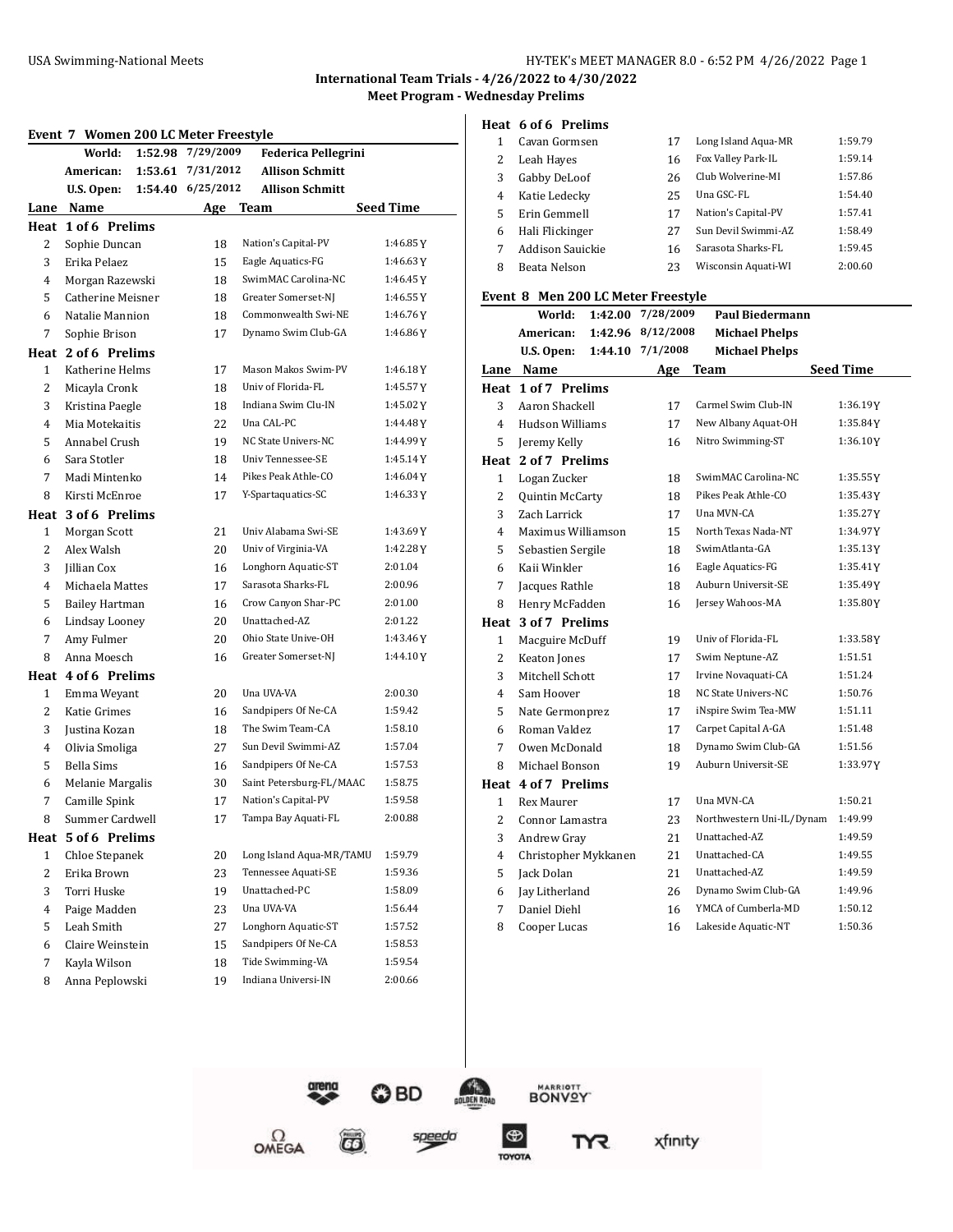## **International Team Trials - 4/26/2022 to 4/30/2022**

**Meet Program - Wednesday Prelims**

**Heat 3 of 5 Prelims**

#### **Heat 5 Prelims (#8 Men 200 LC Meter Freestyle)**

| 1              | Dare Rose            | 19 | California Aquat-PC        | 1:49.20 |
|----------------|----------------------|----|----------------------------|---------|
| $\overline{2}$ | Michael Cotter       | 18 | <b>TAC Titans-NC</b>       | 1:48.63 |
| 3              | <b>Grant House</b>   | 23 | Unattached-AZ              | 1:47.28 |
| 4              | Zach Apple           | 25 | Indiana Swim Clu-IN        | 1:46.22 |
| 5              | <b>Carson Foster</b> | 20 | Univ of Texas-ST           | 1:46.67 |
| 6              | Julian Hill          | 21 | Unattached-AZ              | 1:47.58 |
| 7              | Coby Carrozza        | 20 | Univ of Texas-ST           | 1:49.10 |
| 8              | Patrick Sammon       | 18 | Unattached-AZ              | 1:49.30 |
| Heat           | 6 of 7 Prelims       |    |                            |         |
| $\mathbf{1}$   | Luke Miller          | 20 | NC State Univers-NC        | 1:49.19 |
| 2              | Jack Dahlgren        | 22 | U. of Missouri-MV/AQJT-MN  | 1:47.98 |
| 3              | Zane Grothe          | 30 | Boulder City Hen-CA        | 1:47.26 |
| 4              | Drew Kibler          | 22 | Univ of Texas-ST           | 1:45.92 |
| 5              | Caeleb Dressel       | 25 | Gator Swim Club-FL         | 1:46.63 |
| 6              | Ryan Held            | 26 | New York Athleti-MR        | 1:47.57 |
| 7              | Gabriel Jett         | 19 | Una CAL-PC                 | 1:48.85 |
| 8              | <b>Baylor Nelson</b> | 18 | SwimMAC Carolina-NC        | 1:49.28 |
|                | Heat 7 of 7 Prelims  |    |                            |         |
| $\mathbf{1}$   | Luke Hobson          | 18 | Univ of Texas-ST           | 1:49.10 |
| 2              | Trey Freeman         | 22 | Univ of Florida-FL         | 1:47.90 |
| 3              | Luca Urlando         | 20 | DART Swimming-SN           | 1:46.93 |
| 4              | Kieran Smith         | 21 | Univ of Florida-FL         | 1:44.74 |
| 5              | Patrick Callan       | 22 | Una CW-MI/TRIDENT          | 1:46.49 |
| 6              | Trenton Julian       | 23 | Una CAL-PC                 | 1:47.50 |
| 7              | <b>Wyatt Davis</b>   | 20 | Carmel Swim Club-IN/Univ M | 1:48.83 |
| 8              | <b>Brendan Burns</b> | 20 | Indiana Universi-IN        | 1:49.27 |

#### **Event 9 Women 200 LC Meter Breaststroke**

|      | вуене эт уусинен доо ве месет вгеазсы оке |           |                     |                  |
|------|-------------------------------------------|-----------|---------------------|------------------|
|      | World:<br>2:18.95                         | 7/30/2021 | Tatjana Schoenmaker |                  |
|      | 2:19.59<br>American:                      | 8/2/2012  | Rebecca Soni        |                  |
|      | 2:20.38<br>U.S. Open:                     | 7/7/2009  | Rebecca Soni        |                  |
| Lane | Name                                      | Age       | Team                | <b>Seed Time</b> |
|      | Heat 1 of 5 Prelims                       |           |                     |                  |
| 3    | Catherine Hughes                          | 16        | Arlington Aquati-PV | 2:12.50Y         |
| 4    | Brooke Zettel                             | 18        | TAC Titans-NC       | 2:11.97Y         |
| 5    | Catherine Yu                              | 17        | Bellevue Club Sw-PN | 2:11.99Y         |
|      | Heat 2 of 5 Prelims                       |           |                     |                  |
| 1    | Bella Brito                               | 14        | Beach Cities Swi-CA | 2:11.79Y         |
| 2    | Lucy Thomas                               | 16        | Elmbrook Swim Cl-WI | 2:09.16Y         |
| 3    | Kate Douglass                             | 20        | Univ of Virginia-VA | 2:02.19Y         |
| 4    | Ainsley Jones                             | 18        | Dynamo Swim Club-GA | 2:32.43          |
| 5    | Sofia Plaza                               | 16        | SwimMAC Carolina-NC | 2:32.70          |
| 6    | Janessa Mathews                           | 21        | Ohio State Unive-OH | 2:08.30Y         |
| 7    | Raya Mellott                              | 14        | Crow Canyon Shar-PC | 2:11.65Y         |
|      |                                           |           |                     |                  |

 $\Omega$ OMEGA

| 1            | Katherine Adams  | 17 | <b>Tualatin Hills S-OR</b> | 2:31.94 |
|--------------|------------------|----|----------------------------|---------|
| 2            | Avery Klamfoth   | 14 | SwimMAC Carolina-NC        | 2:31.23 |
| 3            | Emma Weber       | 18 | Univ of Denver H-CO        | 2:29.05 |
| 4            | Emily Escobedo   | 26 | Condors Swim Clu-MR        | 2:22.64 |
| 5            | Isabelle Odgers  | 21 | Una TASC-CA                | 2:27.67 |
| 6            | Grace Rainey     | 17 | SwimMAC Carolina-NC        | 2:30.99 |
| 7            | Karina Kanary    | 16 | Longhorn Aquatic-ST        | 2:31.66 |
| 8            | Aubree Brouwer   | 18 | Springfield Aqua-AR        | 2:32.35 |
| Heat         | 4 of 5 Prelims   |    |                            |         |
| $\mathbf{1}$ | Denise Phelan    | 17 | Team Suffolk-MR            | 2:31.85 |
| 2            | Gracie Weyant    | 16 | Sarasota Sharks-FL         | 2:31.10 |
| 3            | Anna Keating     | 19 | Univ of Virginia-VA        | 2:27.87 |
| 4            | Annie Lazor      | 27 | Indiana Swim Clu-IN        | 2:20.84 |
| 5            | Lydia Jacoby     | 18 | Seward Tsunami S-AK        | 2:27.39 |
| 6            | Noelle Peplowski | 21 | Indiana Universi-IN        | 2:30.76 |
| 7            | Addie Robillard  | 14 | Mason Manta Rays-OH        | 2:31.61 |
| 8            | Piper Enge       | 15 | Bellevue Club Sw-PN        | 2:32.20 |
| Heat         | 5 of 5 Prelims   |    |                            |         |
| $\mathbf{1}$ | Caroline Bricker | 17 | Colorado Springs-CO        | 2:31.85 |
| 2            | Jordyn Wentzel   | 21 | Aquajets Swim Te-MN        | 2:31.03 |
| 3            | Mackenzie Looze  | 22 | Indiana Universi-IN        | 2:27.85 |
| 4            | Lilly King       | 25 | Indiana Swim Clu-IN        | 2:19.92 |
| 5            | Ella Nelson      | 20 | Univ of Virginia-VA        | 2:24.80 |
| 6            | Alexis Yager     | 23 | Univ Tennessee-SE          | 2:30.47 |
| 7            | Josie Panitz     | 20 | Ohio State Unive-OH        | 2:31.56 |
| 8            | Eliza Brown      | 18 | Commonwealth Swi-NE        | 2:32.03 |

#### **Event 10 Men 200 LC Meter Breaststroke**

|               | Men 200 Be Meter Dreaststrone |                   |                      |                  |
|---------------|-------------------------------|-------------------|----------------------|------------------|
|               | World:                        | 2:06.12 7/26/2019 | <b>Anton Chupkov</b> |                  |
|               | American:                     | 2:07.17 6/30/2016 | <b>Josh Prenot</b>   |                  |
|               | U.S. Open:                    | 2:07.17 6/30/2016 | <b>Josh Prenot</b>   |                  |
| Lane          | Name                          | Age               | <b>Team</b>          | <b>Seed Time</b> |
|               | Heat 1 of 4 Prelims           |                   |                      |                  |
| 3             | Ozan Kalafat                  | 18                | Mid Wisconsin Wa-WI  | 1:56.77Y         |
| 4             | Matthew Lucky                 | 17                | SwimMAC Carolina-NC  | 1:55.94Y         |
| 5             | Kohen Rankin                  | 18                | Sioux Center Sea-MW  | 1:56.35Y         |
| 6             | Jacques Rathle                | 18                | Auburn Universit-SE  | 1:57.02Y         |
| Heat          | 2 of 4 Prelims                |                   |                      |                  |
| $\mathbf{1}$  | Dillon Hillis                 | 21                | Univ of Florida-FL   | 1:52.12Y         |
| $\mathcal{L}$ | Will Scholtz                  | 17                | Lakeside Swim Te-KY  | 2:16.43          |
| 3             | Maxwell Reich                 | 20                | Indiana Universi-IN  | 2:13.01          |
| 4             | Charlie Swanson               | 24                | NOVA of Virginia-VA  | 2:09.85          |
| 5             | Josh Matheny                  | 19                | Indiana Universi-IN  | 2:11.05          |
| 6             | Jassen Yep                    | 19                | Indiana Universi-IN  | 2:15.50          |
| 7             | Harry Herrera                 | 18                | Bolles School Sh-FL  | 2:17.08          |
| 8             | Arsenio Bustos                | 19                | NC State Univers-NC  | 1:53.44Y         |

© BD

 $\overline{G}$ 



 $\bigcirc$ 

TOYOTA

**LDEN** 

speeda

xfinity

TYR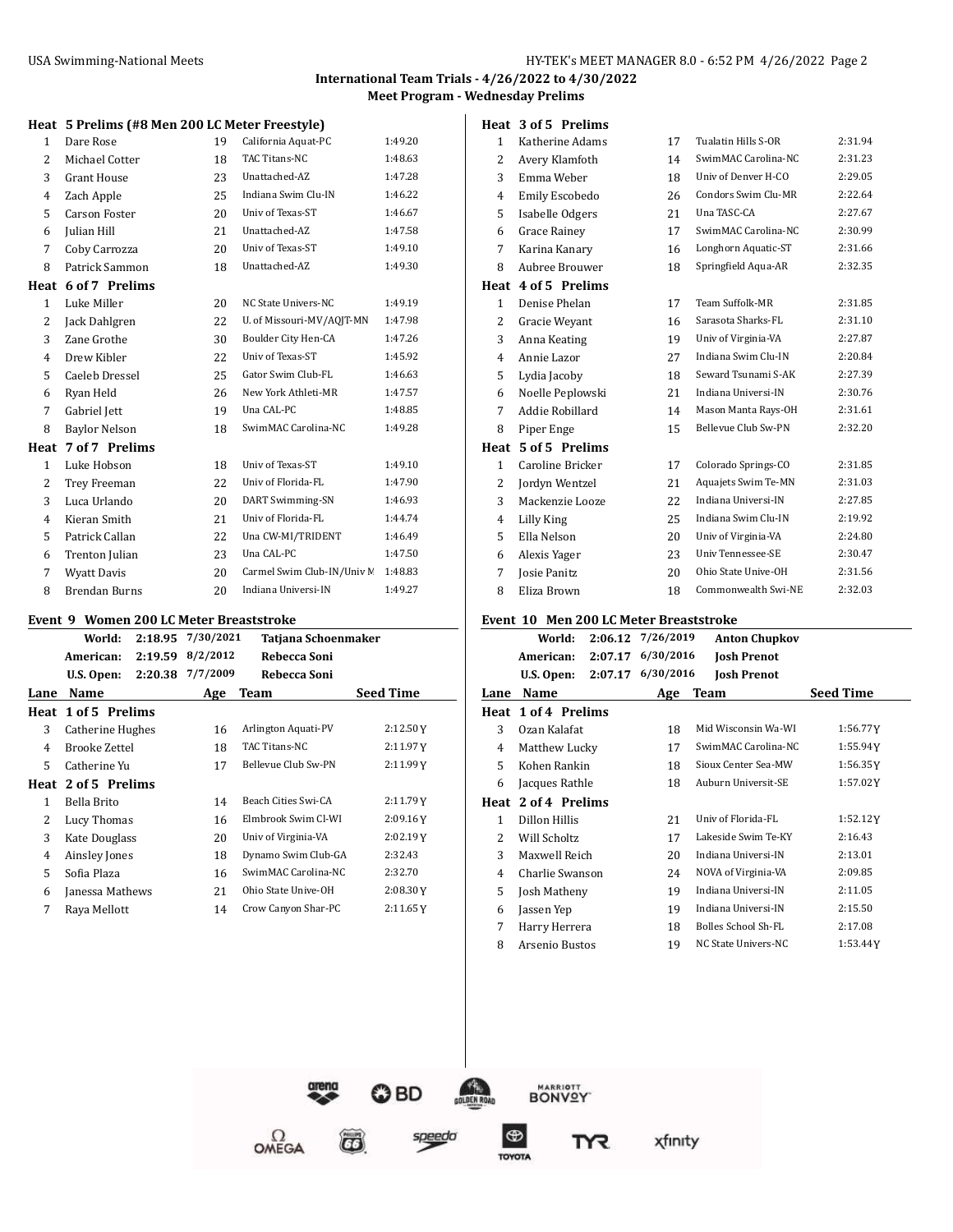**International Team Trials - 4/26/2022 to 4/30/2022**

**Meet Program - Wednesday Prelims**

#### **Heat 3 Prelims (#10 Men 200 LC Meter Breaststroke)**

| 1    | Reid Mikuta       | 20 | Auburn Universit-SE        | 1:52.09Y |
|------|-------------------|----|----------------------------|----------|
| 2    | Ben Delmar        | 16 | SwimMAC Carolina-NC        | 2:16.29  |
| 3    | Brandon Fischer   | 33 | Unattached-PC              | 2:12.93  |
| 4    | Will Licon        | 27 | Longhorn Aquatic-ST        | 2:08.50  |
| 5    | AJ Pouch          | 21 | Virginia Tech-VA/Team Rebe | 2:10.35  |
| 6    | Jason Louser      | 20 | Long Island Aqua-MR/CAL    | 2:14.90  |
| 7    | Nick Mahabir      | 16 | Coronado Swim As-SI        | 2:16.46  |
| 8    | Alex Sanchez      | 19 | Texas A & M Univ-GU        | 1:53.36Y |
| Heat | 4 of 4 Prelims    |    |                            |          |
| 1    | Andrew Zou        | 16 | Longhorn Aquatic-ST        | 2:17.12  |
| 2    | Aidan Kreiley     | 19 | Univ Louisville-KY         | 2:15.67  |
| 3    | <b>Tommy Cope</b> | 24 | Indiana Swim Clu-IN        | 2:11.69  |
| 4    | Nic Fink          | 28 | Metro Atlanta Aq-GA/GT     | 2:07.55  |
| 5    | Jake Foster       | 21 | Univ of Texas-ST           | 2:10.13  |
| 6    | Zhier Fan         | 18 | Metroplex Aquati-NT        | 2:13.87  |
| 7    | Will Heck         | 17 | Bolles School Sh-FL        | 2:16.46  |
| 8    | Connor Morikawa   | 21 | Northwestern Uni-IL/SSAC   | 1:53.23Y |

#### **Event 11 Women 200 LC Meter Backstroke**

|              | World:<br>2:03.35     | 7/26/2019 | <b>Regan Smith</b>         |                  |
|--------------|-----------------------|-----------|----------------------------|------------------|
|              | American:<br>2:03.35  | 7/26/2019 | <b>Regan Smith</b>         |                  |
|              | U.S. Open:<br>2:05.68 | 6/25/2013 | <b>Missy Franklin</b>      |                  |
| Lane         | Name                  | Age       | Team                       | <b>Seed Time</b> |
| Heat         | 1 of 5 Prelims        |           |                            |                  |
| 3            | Leah Shackley         | 15        | Blair Regional Y-AM        | 1:54.91Y         |
| 4            | Campbell Stoll        | 17        | Elmbrook Swim Cl-WI        | 1:54.18Y         |
| 5            | Charlotte Wilson      | 15        | Univ of Denver H-CO        | 1:54.58Y         |
|              | Heat 2 of 5 Prelims   |           |                            |                  |
| $\mathbf{1}$ | Ellie Waldrep         | 19        | Auburn Universit-SE        | 1:53.72Y         |
| 2            | Levenia Sim           | 15        | TNT Swimming-SE            | 1:53.53Y         |
| 3            | Anna Peplowski        | 19        | Indiana Universi-IN        | 1:53.04Y         |
| 4            | Aislin Farris         | 17        | <b>Bluefish Swim Cl-NE</b> | 2:13.88          |
| 5            | <b>Taylor McCoy</b>   | 22        | Unattached-IE              | 2:14.00          |
| 6            | Berit Berglund        | 17        | Carmel Swim Club-IN        | 1:53.52Y         |
| 7            | Katev Lewicki         | 20        | NC State Univers-NC        | $1:53.67$ Y      |
| Heat         | 3 of 5 Prelims        |           |                            |                  |
| $\mathbf{1}$ | Paige Hetrick         | 20        | Univ Louisville-KY/Bradfor | 2:13.34          |
| 2            | Julia Podkoscielny    | 17        | Pine Crest Swimm-FG        | 2:12.42          |
| 3            | Summer Smith          | 19        | Univ Tennessee-SE          | 2:10.31          |
| 4            | Regan Smith           | 20        | Unattached-PC              | 2:06.79          |
| 5            | Jo Jo Ramey           | 17        | Fishers Area Swi-IN        | 2:08.90          |
| 6            | Josephine Fuller      | 18        | Univ Tennessee-SE          | 2:11.97          |
| 7            | Reilly Tiltmann       | 18        | Univ of Virginia-VA        | 2:12.84          |
| 8            | Catie Choate          | 17        | Dynamo Swim Club-GA        | 2:13.76          |

 $\Omega$ OMEGA

#### **Heat 4 of 5 Prelims**

| 1    | Sophie Brison      | 17 | Dynamo Swim Club-GA        | 2:13.21 |
|------|--------------------|----|----------------------------|---------|
| 2    | Rye Ulett          | 17 | Univ Louisville-KY/Dynamo  | 2:12.23 |
| 3    | Teagan O'Dell      | 15 | Irvine Novaquati-CA        | 2:09.57 |
| 4    | Phoebe Bacon       | 19 | Una WA-WI                  | 2:06.40 |
| 5    | Claire Curzan      | 17 | TAC Titans-NC              | 2:07.31 |
| 6    | Maggie Wanezek     | 16 | Elmbrook Swim Cl-WI        | 2:11.56 |
| 7    | Natalie Mannion    | 18 | Commonwealth Swi-NE        | 2:12.66 |
| 8    | Justine Murdock    | 18 | Northwestern Uni-IL/Atlant | 2:13.74 |
| Heat | 5 of 5 Prelims     |    |                            |         |
| 1    | <b>Tess Howley</b> | 17 | Long Island Aqua-MR        | 2:12.95 |
| 2    | Kiley Wilhelm      | 17 | Lifetime Swim Te-NC        | 2:12.02 |
| 3    | Olivia Smoliga     | 27 | Sun Devil Swimmi-AZ        | 2:09.35 |
| 4    | Rhyan White        | 22 | Univ Alabama Swi-SE        | 2:05.73 |
| 5    |                    |    | Unattached-PC              | 2:07.28 |
|      | Isabelle Stadden   | 19 |                            |         |
| 6    | Kennedy Noble      | 18 | Phoenix Swim Clu-AZ        | 2:11.51 |
| 7    | Katie Grimes       | 16 | Sandpipers Of Ne-CA        | 2:12.43 |

#### **Event 12 Men 200 LC Meter Backstroke**

|      | World:<br>1:51.92     | 7/31/2009 | <b>Aaron Peirsol</b>       |                  |
|------|-----------------------|-----------|----------------------------|------------------|
|      | American:<br>1:51.92  | 7/31/2009 | <b>Aaron Peirsol</b>       |                  |
|      | U.S. Open:<br>1:53.08 | 7/11/2009 | <b>Aaron Peirsol</b>       |                  |
| Lane | Name                  | Age       | Team                       | <b>Seed Time</b> |
| Heat | 1 of 4 Prelims        |           |                            |                  |
| 3    | Owen McDonald         | 18        | Dynamo Swim Club-GA        | 1:42.63Y         |
| 4    | <b>IT</b> Ewing       | 17        | Arlington Aquati-PV        | 1:41.85Y         |
| 5    | Daniel Diehl          | 16        | YMCA of Cumberla-MD        | 1:41.92Y         |
| 6    | Maximus Williamson    | 15        | North Texas Nada-NT        | 1:42.92Y         |
|      | Heat 2 of 4 Prelims   |           |                            |                  |
| 1    | Kyle Ponsler          | 18        | <b>Fishers Area Swi-IN</b> | 2:02.32          |
| 2    | Caleb Maldari         | 16        | SwimMAC Carolina-NC        | 2:01.17          |
| 3    | Lance Norris          | 18        | TAC Titans-NC              | 1:59.98          |
| 4    | Shaine Casas          | 22        | Una TXLA-ST                | 1:56.81          |
| 5    | Daniel Carr           | 23        | Una CAL-PC                 | 1:57.73          |
| 6    | Braeden Haughey       | 18        | TAC Titans-NC              | 2:00.84          |
| 7    | Humberto Najera       | 17        | The Swim Team-CA           | 2:02.18          |
| 8    | Jared Daigle          | 22        | Univ. Of Michiga-MI        | 1:41.61Y         |
| Heat | 3 of 4 Prelims        |           |                            |                  |
| 1    | Will Modglin          | 18        | Zionsville Swim-IN         | 2:02.28          |
| 2    | Landon Driggers       | 20        | Gold Medal Swim-AZ         | 2:01.03          |
| 3    | Sam Stewart           | 25        | Unattached-MS              | 1:59.52          |
| 4    | Hunter Tapp           | 21        | NC State Univers-NC        | 1:56.76          |
| 5    | Jack Aikins           | 19        | Univ of Virginia-VA        | 1:57.50          |
| 6    | Keaton Jones          | 17        | Swim Neptune-AZ            | 2:00.41          |
| 7    | <b>Brandon Miller</b> | 18        | North Carolina A-NC        | 2:02.13          |
| 8    | Zachary Cram          | 21        | <b>NC State Univers-NC</b> | 1:41.47Y         |

© BD

 $\overline{\boldsymbol{\omega}}$ 

speeda



TOYOTA

xfinity

m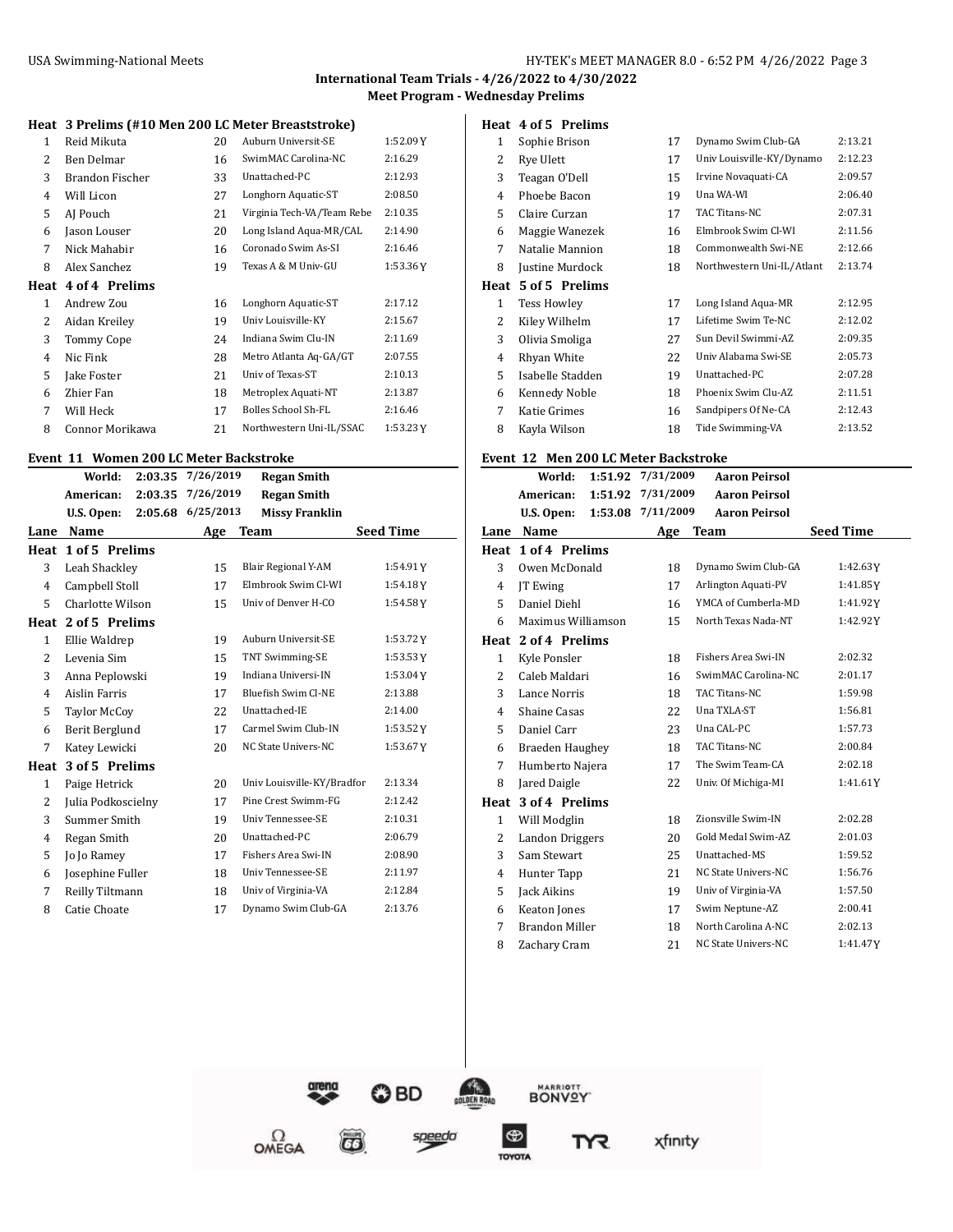**International Team Trials - 4/26/2022 to 4/30/2022 Meet Program - Wednesday Prelims**

#### **Heat 4 Prelims (#12 Men 200 LC Meter Backstroke)**

| 1 | Amadeusz Knop         | 17 | Sarasota Sharks-FL         | 2:02.27  |
|---|-----------------------|----|----------------------------|----------|
| 2 | Baylor Nelson         | 18 | SwimMAC Carolina-NC        | 2:00.85  |
| 3 | <b>Wyatt Davis</b>    | 20 | Carmel Swim Club-IN/Univ M | 1:59.38  |
| 4 | Ryan Murphy           | 26 | California Aquat-PC        | 1:54.15  |
| 5 | Destin Lasco          | 20 | Una CAL-PC                 | 1:56.81  |
| 6 | Josh Zuchowski        | 18 | Flood Aquatics S-FG        | 2:00.22  |
|   | <b>Thomas Shomper</b> | 19 | Texas A & M Univ-GU        | 2:01.38  |
| 8 | Nicolas Albiero       | 22 | Univ Louisville-KY/Cardina | 1:39.63Y |

#### **Event 13 Women 50 LC Meter Butterfly**

|                | World:<br>24.43       | 7/5/2014<br><b>Sarah Sjoestroem</b> |                            |                  |
|----------------|-----------------------|-------------------------------------|----------------------------|------------------|
|                | American:<br>25.48    | 7/29/2017                           | Kelsi Dahlia               |                  |
|                | U.S. Open:<br>25.46   | 8/26/2017                           | <b>Rikako Ikee</b>         |                  |
|                | Lane Name             | Age                                 | Team                       | <b>Seed Time</b> |
|                | Heat 1 of 5 Prelims   |                                     |                            |                  |
| 3              | <b>Emily Thompson</b> | 16                                  | Greater Somerset-NJ        | 53.06Y           |
| 4              | Anna Boemer           | 17                                  | SOLO Aquatics-NE           | 52.84 Y          |
| 5              | Devon Kitchel         | 18                                  | Carmel Swim Club-IN        | 52.85Y           |
| 6              | Maggie Schalow        | 17                                  | Irvine Novaquati-CA        | 53.12Y           |
| Heat           | 2 of 5 Prelims        |                                     |                            |                  |
| $\mathbf{1}$   | Mackenzie McConagha   | 19                                  | Wisconsin Aquati-WI        | 52.30Y           |
| $\overline{c}$ | Abby Harter           | 20                                  | Univ of Virginia-VA        | 51.82Y           |
| 3              | Sarah Thompson        | 23                                  | U. of Missouri-MV/MTAC-SE  | 51.38Y           |
| 4              | Sydney Lu             | 17                                  | Pleasanton Seaha-PC        | 1:00.25          |
| 5              | Caroline Bricker      | 17                                  | Colorado Springs-CO        | 1:00.38          |
| 6              | Charlotte Crush       | 14                                  | Lakeside Swim Te-KY        | 51.46Y           |
| 7              | Olivia Theall         | 20                                  | Texas A & M Univ-GU        | 52.17Y           |
| 8              | Olivia Peoples        | 18                                  | Univ of Florida-FL         | 52.49Y           |
| Heat           | 3 of 5 Prelims        |                                     |                            |                  |
| 1              | Gigi Johnson          | 17                                  | SwimAtlanta-GA             | 59.91            |
| 2              | Leah Gingrich         | 32                                  | Columbus Aquatic-GA        | 59.33            |
| 3              | Natalie Hinds         | 28                                  | Una GSC-FL                 | 58.40            |
| $\overline{4}$ | Kate Douglass         | 20                                  | Univ of Virginia-VA        | 56.56            |
| 5              | Beata Nelson          | 23                                  | Wisconsin Aquati-WI        | 58.02            |
| 6              | Alex Shackell         | 15                                  | Carmel Swim Club-IN        | 58.88            |
| 7              | Campbell Stoll        | 17                                  | Elmbrook Swim Cl-WI        | 59.55            |
| 8              | Kiley Wilhelm         | 17                                  | Lifetime Swim Te-NC        | 1:00.25          |
| Heat           | 4 of 5 Prelims        |                                     |                            |                  |
| 1              | <b>Tristen Ulett</b>  | 19                                  | Univ Louisville-KY/Dynamo  | 59.71            |
| $\overline{2}$ | <b>Tess Howley</b>    | 17                                  | Long Island Aqua-MR        | 59.28            |
| 3              | Rachel Klinker        | 21                                  | Unattached-PC              | 58.39            |
| 4              | Claire Curzan         | 17                                  | TAC Titans-NC              | 56.20            |
| 5              | Gretchen Walsh        | 19                                  | Univ of Virginia-VA        | 57.43            |
| 6              | Lucy Bell             | 17                                  | Fort Collins Are-CO        | 58.69            |
| 7              | Olivia Carter         | 21                                  | Univ. Of Michiga-MI        | 59.51            |
| 8              | Mallory Comerford     | 24                                  | Cardinal Aquatic-KY/UofLOU | 1:00.11          |
|                |                       |                                     |                            |                  |

#### **Heat 5 of 5 Prelims**

| 1 | <b>Bailey Hartman</b> | 16 | Crow Canyon Shar-PC        | 59.67   |
|---|-----------------------|----|----------------------------|---------|
| 2 | Emma Sticklen         | 19 | Univ of Texas-ST           | 58.89   |
| 3 | Olivia Bray           | 20 | Univ of Texas-ST           | 58.07   |
| 4 | Torri Huske           | 19 | Unattached-PC              | 55.66   |
| 5 | Kelsi Dahlia          | 27 | Cardinal Aquatic-KY/UofLOU | 56.56   |
| 6 | Linnea Mack           | 26 | Team Elite-NC              | 58.48   |
|   | Gabi Albiero          | 20 | Univ Louisville-KY/Cardina | 59.45   |
| 8 | Bella Sims            | 16 | Sandpipers Of Ne-CA        | 1:00.02 |

#### **Event 14 Men 50 LC Meter Butterfly**

|                | World:                 | 22.27 | 7/1/2018  | <b>Andri Govorov</b>       |                  |
|----------------|------------------------|-------|-----------|----------------------------|------------------|
|                | American:              | 22.35 | 7/22/2019 | <b>Caeleb Dressel</b>      |                  |
|                | U.S. Open:             | 22.91 | 7/18/2009 | <b>Bryan Lundquist</b>     |                  |
|                | Lane Name              |       | Age       | Team                       | <b>Seed Time</b> |
|                | Heat 1 of 4 Prelims    |       |           |                            |                  |
| 3              | Charlie Crush          |       | 18        | Lakeside Swim Te-KY        | 46.82Y           |
| 4              | <b>Gibson Holmes</b>   |       | 17        | Mason Manta Rays-OH        | 46.77Y           |
| 5              | Brian Lee              |       | 18        | Bellevue Club Sw-PN        | 46.81Y           |
| Heat           | 2 of 4 Prelims         |       |           |                            |                  |
| $\mathbf{1}$   | Charlie Morici         |       | 20        | Univ. Of Michiga-MI        | 45.98Y           |
| 2              | Jace Crawford          |       | 19        | Univ of Florida-FL         | 53.44            |
| 3              | Dalton Lowe            |       | 19        | Univ Louisville-KY         | 52.61            |
| 4              | Tom Shields            |       | 30        | California Aquat-PC        | 51.19            |
| 5              | Maxime Rooney          |       | 24        | Pleasanton Seaha-PC        | 52.13            |
| 6              | Mitchell Ledford       |       | 17        | Treasure Coast S-FL        | 53.08            |
| 7              | Will Hayon             |       | 18        | Mid Wisconsin Wa-WI        | 53.72            |
| 8              | Jeremy Graunke         |       | 18        | Unattached-AZ              | 46.76Y           |
|                | Heat 3 of 4 Prelims    |       |           |                            |                  |
| $\mathbf{1}$   | <b>Scotty Buff</b>     |       | 17        | Greater Toledo A-OH        | 45.40Y           |
| $\overline{2}$ | Thomas Heilman         |       | 15        | Cavalier Aquatic-VA        | 53.27            |
| 3              | Carl Bloebaum          |       | 18        | Mason Manta Rays-OH        | 52.60            |
| 4              | Michael Andrew         |       | 23        | MA Swim Academy-SI         | 50.80            |
| 5              | Zach Harting           |       | 24        | Cardinal Aquatic-KY/UofLOU | 51.86            |
| 6              | Dare Rose              |       | 19        | California Aquat-PC        | 52.84            |
| 7              | Kamal Muhammad         |       | 18        | Spartan Aquatic-GA         | 53.71            |
| 8              | Tate Bacon             |       | 18        | Una TAC-NC                 | 46.47Y           |
| Heat           | 4 of 4 Prelims         |       |           |                            |                  |
| 1              | Ryan Branon            |       | 18        | North Baltimore-MD         | 54.26            |
| 2              | Luke Miller            |       | 20        | NC State Univers-NC        | 53.25            |
| 3              | Camden Murphy          |       | 23        | Athens Bulldog S-GA/Georgi | 52.16            |
| $\overline{4}$ | Caeleb Dressel         |       | 25        | Gator Swim Club-FL         | 49.45            |
| 5              | <b>Coleman Stewart</b> |       | 24        | Wolfpack Elite-NC          | 51.54            |
| 6              | Ilya Kharun            |       | 17        | Sandpipers Of Ne-CA        | 52.83            |
| 7              | Alexander Colson       |       | 21        | Unattached-AZ              | 53.46            |
| 8              | Van Mathias            |       | 21        | Indiana Universi-IN        | 46.22Y           |



 $\overline{\boldsymbol{\omega}}$ 

speeda

 $\Omega_{\text{MEGA}}$ 



**BONVOY** 

xfinity